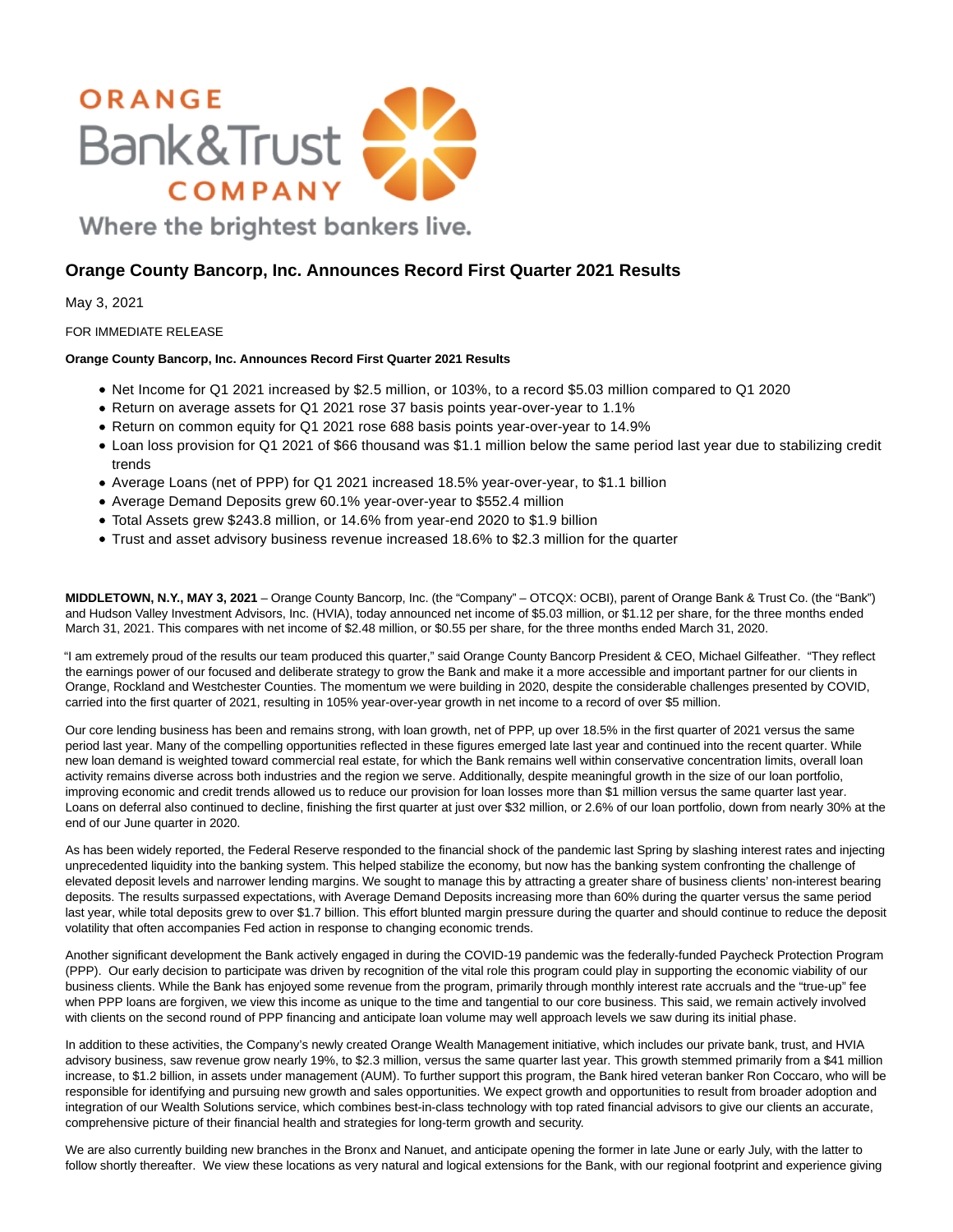us confidence in their potential. We look forward to these openings and further expanding the Bank's reach.

Orange Bank's successful 127-year operating history has been characterized by cautious lending standards and thoughtful, patient growth. This legacy guides our decision making today, with any contemplated changes or additions to our service offerings evaluated in terms of their impact on our community, clients, and investors. Our record first quarter 2021 results indicate we are succeeding on all three fronts, and provide a strong foundation for the year ahead. Rest assured we will remain vigilant in our efforts and continue to build on these accomplishments."

### **First Quarter 2021 Financial Review**

#### **Net Income**

Net income for the first quarter of 2021 was \$5.03 million, compared to net income of \$2.48 million for the first quarter of 2020, an increase of \$2.55 million, or 105%. The increase was driven primarily by growth in net interest income and a concurrent decrease in the provision for loan losses, partially offset by an increase in non-interest expense.

#### **Net Interest Income**

For the three months ended March 31, 2021, net interest income increased \$2.4 million, or 21.0%, versus the same period last year.

Total interest income increased \$2.1 million, or 16.6%, for the three months ended March 31, 2021 versus the corresponding period last year. This increase in interest income was primarily due to loan growth and fees associated with PPP loan forgiveness.

Total interest expense decreased \$267 thousand in the first quarter of 2021, to \$1.0 million, compared to \$1.3 million in the first quarter of the prior year. The decrease resulted from a \$487 thousand reduction in deposit interest expense partially offset by an increase in interest expense of \$230 thousand due to the subordinated debt issued in September 2020. Lower interest expense on deposits was consistent with the reduction of the Fed Funds rate in the first quarter of 2020 in response to the COVID-19 pandemic.

### **Provision for Loan Losses**

The Company recognized a \$66 thousand provision for loan losses for the three months ended March 31, 2021, well below the \$1.2 million provision for loan losses recorded in the same period in the prior year. The lower provision reflects significantly improved credit metrics and loan deferrals. The allowance for loan losses to total loans was 1.32% as of March 31, 2021. Excluding PPP loans, the ratio was 1.46% as of March 31, 2021.

#### **Non-Interest Income**

Non-interest income was \$2.9 million during the first quarter of 2021, an increase of \$351 thousand, or 13.8%, versus the first quarter of 2020. The increase was a result of continued growth in the Bank's trust operations and HVIA's asset management activities.

#### **Non-Interest Expense**

Non-interest expense was \$10.3 million during the first quarter of 2021, an increase of \$725 thousand, or 7.6%, versus the first quarter of 2020 due to the Bank's continued investment in growth. Continued investment to support growth was comprised primarily of a \$362,000 increase in salaries, a \$264,000 increase in information technology costs and a \$120,000 increase in deposit insurance expense resulting from the significant growth in deposit balances. The efficiency ratio improved 701 basis points during the first quarter of 2021, to 62.02%, compared with the same period last year.

### **Income Tax Expense**

Income tax accrual for the three months ended March 31, 2021 was \$1.2 million versus \$628 thousand for the same period in 2020 due to the increase in income before income tax expense. The effective tax rates for the two periods were 19.6% and 20.2%, respectively.

### **Financial Condition**

Total consolidated assets increased \$243.8 million, or 14.6%, from \$1.66 billion at December 31, 2020 to \$1.91 billion at March 31, 2021. The increase in total consolidated assets reflected increases in cash and due from banks, loans receivable and investments.

Total cash and due from banks increased from \$121.2 million at December 31, 2020 to \$253.1 million at March 31, 2021, an increase of \$131.9 million, or 108.8%. The increase in cash was primarily due to increases in deposit account balances driven by seasonal increases in municipal deposits, ongoing success attracting business account assets, and government efforts to increase liquidity in the economy.

Total investments increased \$29.3 million from \$330.1 million at December 31, 2020 to \$359.4 million at March 31, 2021. The increase was primarily in mortgage backed and municipal securities.

Total loans increased from \$1.15 billion at December 31, 2020 to \$1.23 billion at March 31, 2021, an increase of \$80.0 million. This increase was due primarily to a \$51.9 million increase in PPP loans.

Total deposits increased \$244.3 million to \$1.73 billion at March 31, 2021, from \$1.49 billion at December 31, 2020. While the increase was primarily related to increases in business accounts, it included \$80.6 million of seasonal inflows of government and municipal deposits attributable to the cyclical nature of real estate tax collections.

Borrowed funds of \$22.3 million at March 31, 2021 was unchanged from December 31, 2020.

Stockholders' equity remained relatively flat at \$135.1 million at March 31, 2021 as the \$4.1 million increase in retained earnings during the first quarter of 2021 was offset by the \$4.4 million decline in AOCI, for the same period, resulting from the impact of higher interest rates on the market value of investments.

At March 31, 2021, the Bank maintained capital ratios in excess of regulatory standards for well capitalized institutions. The Bank's Tier 1 capital to